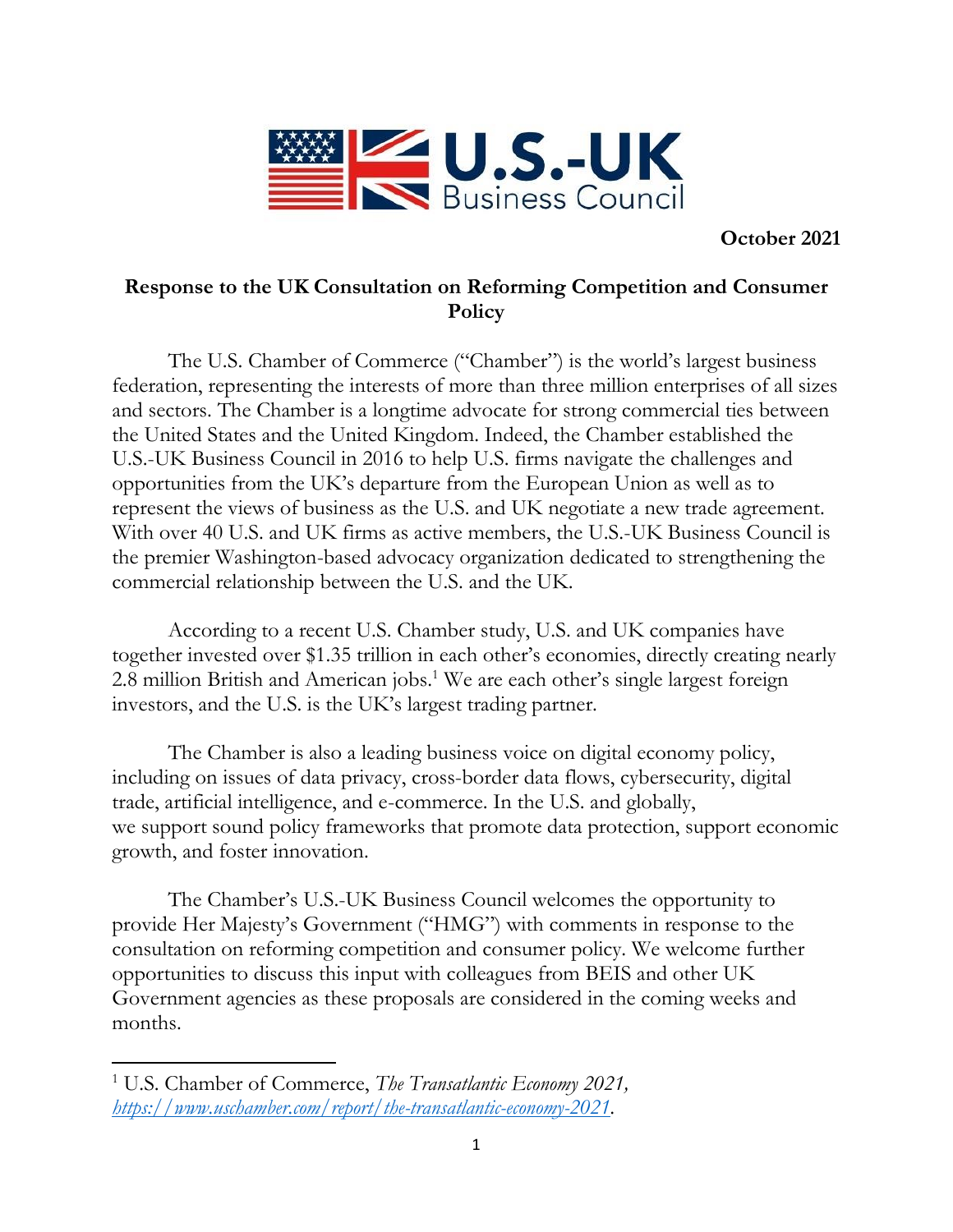#### **Q1. What are the metrics and indicators the CMA and government could use to better understand and monitor the state of competition in the UK?**

The U.S. Chamber of Commerce believes, and long experience confirms, that the best competitive metrics are those that focus on consumers: the state of price competition and non-price competition in areas such as quality, variety, and innovation. These indicia, which focus squarely on consumers, are the hallmarks of a competitive marketplace.

Unfortunately, the CMA's report, though excellent and comprehensive in many respects, focuses too heavily on artificial and secondary measures such as market concentration and the number of competitors in a market, rather than on the question of whether those competitors are providing consumers with high quality goods and services at low prices. Indeed, only in paragraph 1.29 does the CMA's report even discuss the supposed effects of market concentration on consumers.

In a comprehensive report that examined the empirical literature, the White House's Council of Economic Advisers explained why market concentration is a poor indicator of competition:

Calls for changing the goals of the antitrust laws are based on empirical research that misinterprets high concentration as necessarily harmful to consumers and reflective of underenforcement. That argument was discredited long ago, when economists such as Demsetz (1973) and Bresnahan (1989) articulated the fundamental reasons why high concentration is not in and of itself an indicator of a lack of competition. The main point is that concentration may result from market features that are benign or even benefit consumers. For example, concentration may be driven by economies of scale and scope that can lower costs for consumers. Also, successful firms tend to grow, and it is important that antitrust enforcement and competition policy not be used to punish firms for their competitive success. Finally, antitrust remedies may not be required, even when firms exercise market power, because monopoly profits create incentives for new competitors to enter the market—unless substantive entry barriers or anticompetitive behavior stand in their way. 2

The Chamber does not suggest that the CMA should completely ignore the structure of a particular market, including market concentration and the number of competitors, but these are at best secondary indicator of competitiveness. The real focus should remain on the prices that consumers pay and the quality and variety of goods and services they receive.

<sup>&</sup>lt;sup>2</sup> CEA Report at 206, at [https://www.nber.org/sites/default/files/2020-05/ERP-2020.pdf.](https://www.nber.org/sites/default/files/2020-05/ERP-2020.pdf)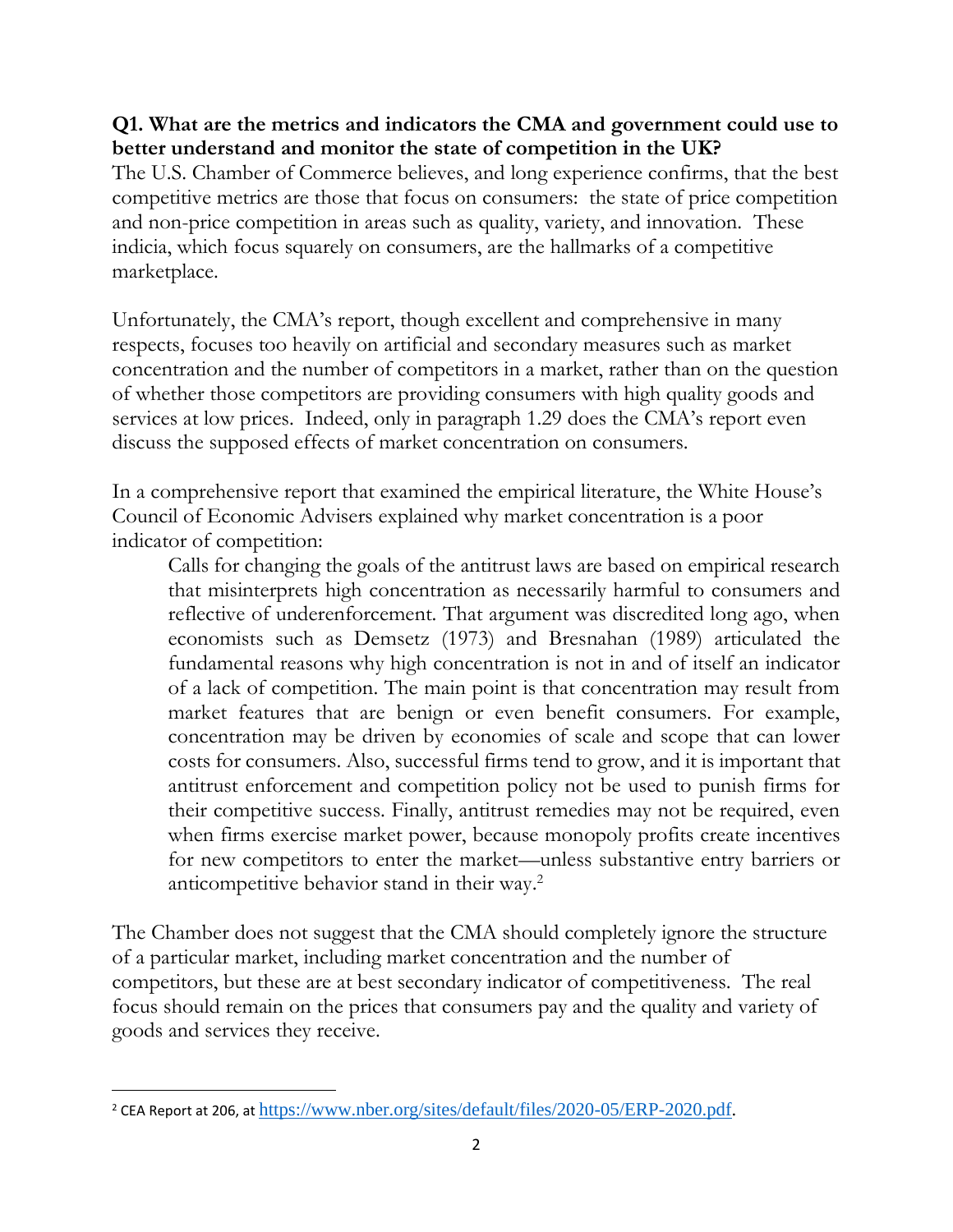# **Q2. Should the CMA have a power to obtain evidence specifically for the purpose of advising government on the state of competition in the UK? (No answer to be provided)**

# **Q3. Should government provide more detailed and regular strategic steers to the CMA?**

It is important that competition enforcement remain apolitical. Any government desire to offer "strategic steers" to the CMA should be avoided. The government is free to pass legislation and corresponding regulation in an effort to strategically steer the market, competition enforcement should be governed by the consumer welfare standard and guided by rigorous economics to support a rule of reason analysis.

# **Q4. Should the CMA be empowered to impose certain remedies at the end of a market study process?**

The U.S. Chamber of Commerce recommends against allowing the CMA to impose remedies at the end of the market study process, without a full market investigation. A market study provides very useful information about the state of competition, but as the government acknowledges, a market investigation provides independence and a far more thorough review. This independence and depth ensure that any remedies would protect consumers, rather than individual competitors.

Before the CMA intervenes in a market, potentially to the disadvantage of certain companies, it should understand that market fully. A meaningful, objective analysis of a particular market, and a firm's market power within that market, should entail a review of numerous documents, econometric analysis, and consultations with the firm at issue, its customers, and its competitors, along with an opportunity for rebuttals. Given that market interventions could carry heavy consequences for affected firms, the CMA should take the necessary time, and afford the necessary due process, to study the issues thoroughly.

# **Q5. Alternatively, should the existing market study and market investigation system be replaced with a new single stage market inquiry tool?**

For the reasons outlined in response to consultation question 4, the U.S. Chamber of Commerce recommends against a new single state market inquiry tool. In particular, given that the CMA would conduct the investigation, a single state inquiry would necessarily diminish the independence of the process and leave it more susceptible to influence from self-interested competitors.

# **Q6. Should government enable the CMA to impose interim measures from the beginning of a market inquiry?**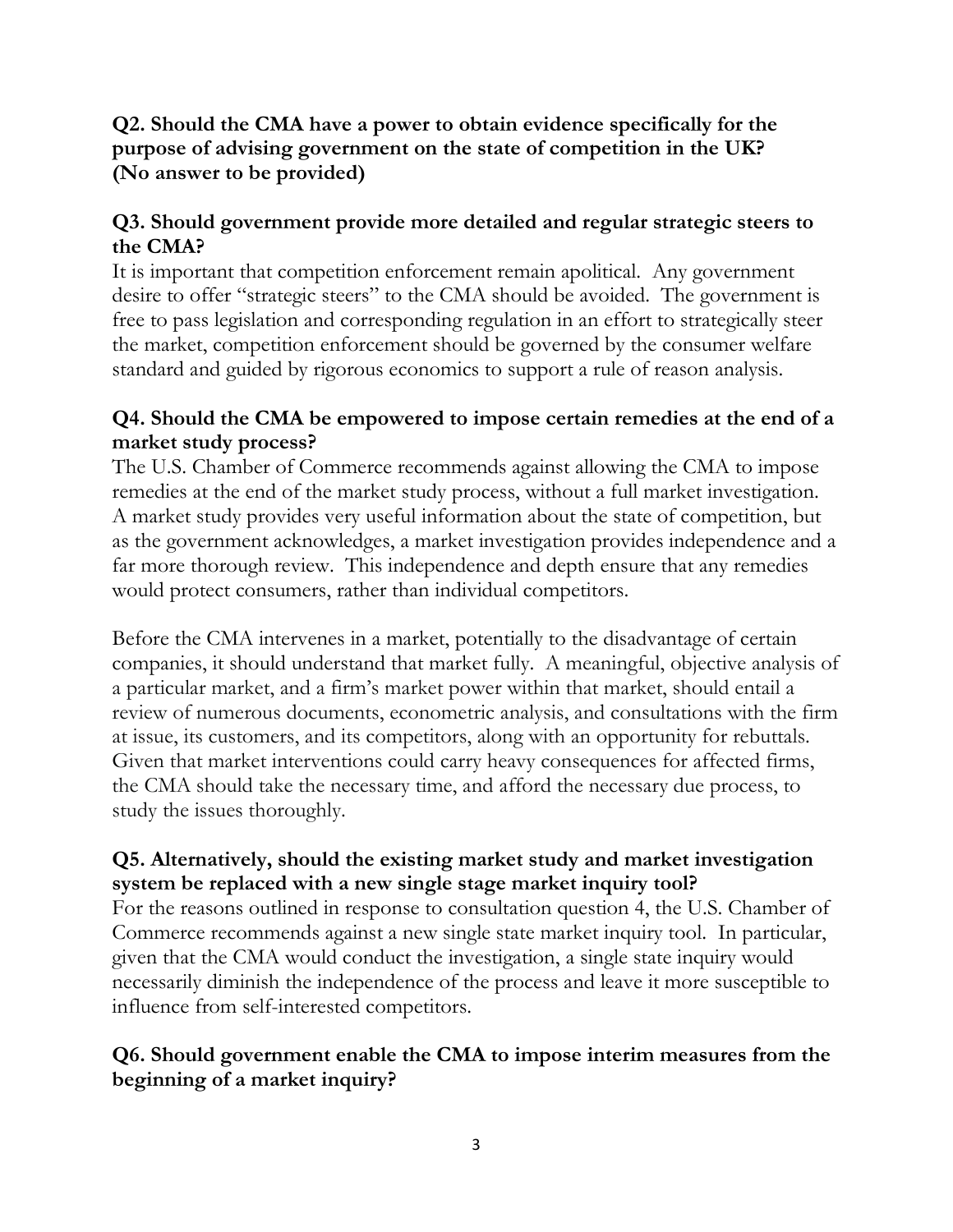For the reasons outlined in response to consultation question 4, the U.S. Chamber of Commerce strongly recommends against enabling the CMA to impose interim measures from the beginning of a market inquiry. In addition, as the government recognizes, interim measures could prejudice the remaining investigation and distort the marketplace.

# **Q7. Should government enable the CMA to accept binding commitments at any stage in the market inquiry process?**

The U.S. Chamber of Commerce has no objections to the CMA accepting binding commitments at any stage in the market inquiry process. The Chamber believes, however, that the interests of transparency and consistency demand a full public report into the circumstances and terms of any such agreement.

# **Q8. Will government's proposed reforms help deliver effective and versatile remedies for the CMA's market inquiry powers?**

The U.S. Chamber of Commerce has no objections to a more flexible design process for market investigation remedies, as described in the consultation, so long as this process continues to guarantee affected firms all of the procedural protections currently available to them.

In terms of the proposal regarding previous investigations, the Chamber agrees that the CMA should be able to use information gathered from those investigations to inform ongoing and future activities, without the need to start a new investigation from scratch. The Chamber believes, however, that an affected firm must retain all of the procedural safeguards currently afforded to them, including the right to submit evidence relating to any changes in the marketplace that might obviate the need for existing or additional remedies.

# **Q9. What other reforms would help deliver more efficient, flexible, and proportionate market inquiries?**

The U.S. Chamber of Commerce encourages the government to formally adopt the consumer welfare standard. This standard, which has served the United States well for almost half a century, brings objectivity, consistency, and transparency to competition policy and to market inquiries. It also protects consumers, not individual competitors, rewards innovation, and encourages investment. The UK would service both its consumers and its domestic economy by adopting such a tested and objective standard.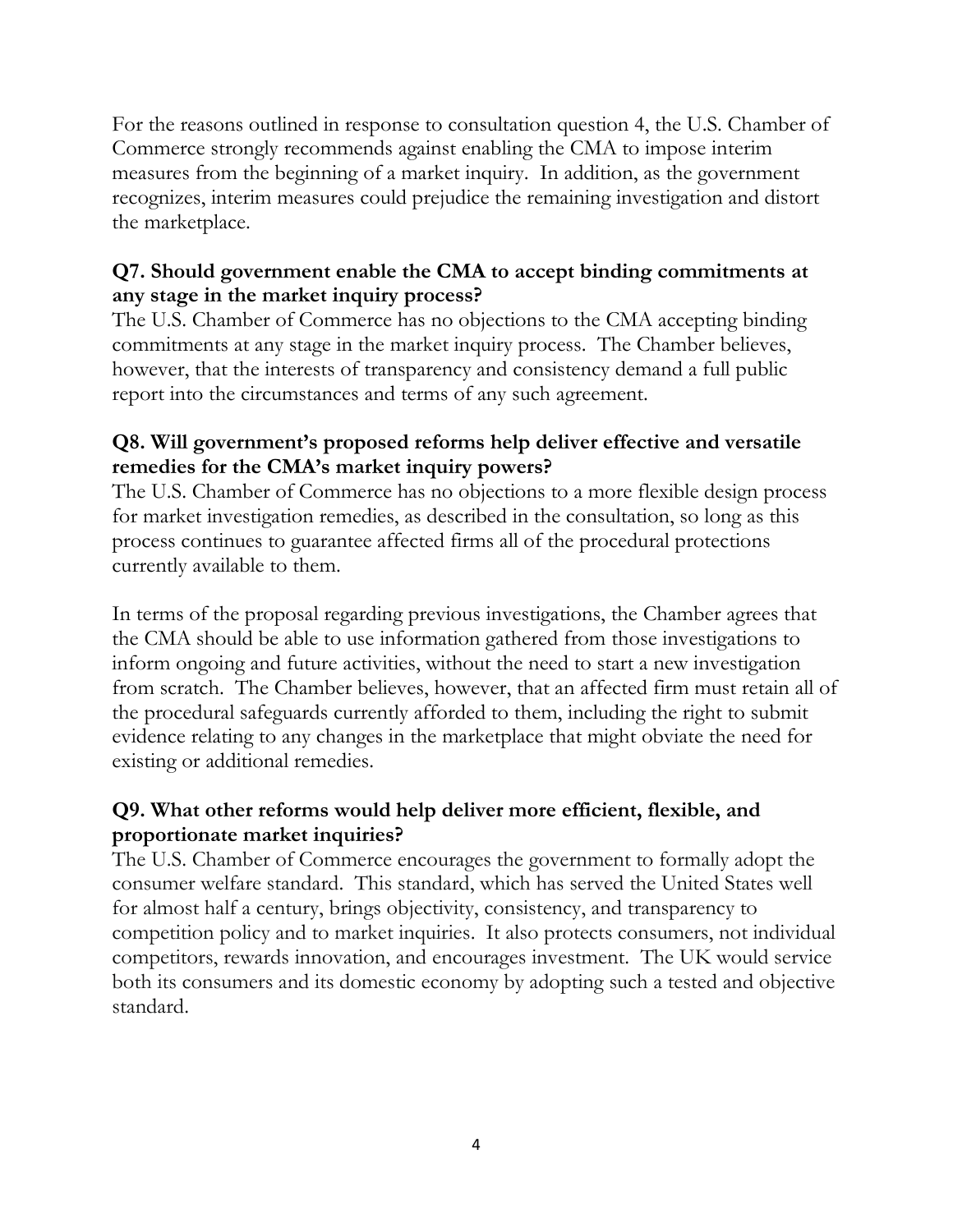### **Q10. Should the current jurisdictional tests for the CMA's merger control investigations be revised? If so, what are your views on the proposed changes to the jurisdictional tests?**

The U.S. Chamber of Commerce supports several of the proposed revisions but has concerns about others. In particular, the Chamber supports the government's proposal to maintain a voluntary and non-suspensory process, which continues to strike an appropriate balance between consumer protection and regulatory burden for the UK's economy-wide merger control regime. The Chamber also supports the general proposal, outlined in paragraph 1.98, to raise turnover thresholds and to create safe harbors for smaller mergers, though the Chamber offers no views as to the precise level the government should adopt. This proposal will allow the CMA to focus more resources on the types of large horizontal mergers that could raise genuine competitive concerns.

The Chamber, however, urges the government to maintain the current share of supply test. In general, vertical mergers and so-called "nascent" acquisitions raise few competitive concerns. These types of mergers generally benefit consumers, improve access to capital for smaller companies, and enhance competition across various markets. Any competitive harms are at best speculative and distant. Accordingly, there is no reason to adopt new thresholds for these types of mergers, and to the extent that any particular vertical merger raises genuine competitive concerns, the CMA can still "call in" that merger for additional review, if and where these transaction have a legitimate local nexus with the UK.

# **Q11. Are there additional or alternative reforms to the current jurisdictional tests for the CMA's merger control investigations that government should be considering?**

The U.S. Chamber of Commerce encourages the government to continue to focus its merger control process on large horizontal mergers, which evidence has shown can sometime harm competition. In addition, the Chamber urges the government to base its enforcement decisions on competitive metrics focus on consumers, namely, the state of price competition and non-price competition in areas such as quality, variety, and innovation. These indicia, which focus squarely on consumers, are the hallmarks of a competitive marketplace. The structure and number of competitors in a particular market, while certainly relevant, are at most secondary factors.

# **Q12. What reforms are required to the CMA's merger investigation procedures to deliver more effective and efficient merger investigations?**

The U.S. Chamber of Commerce generally agrees with the government's proposals, outlined in this subsection, to improve the merger review process. Specifically, the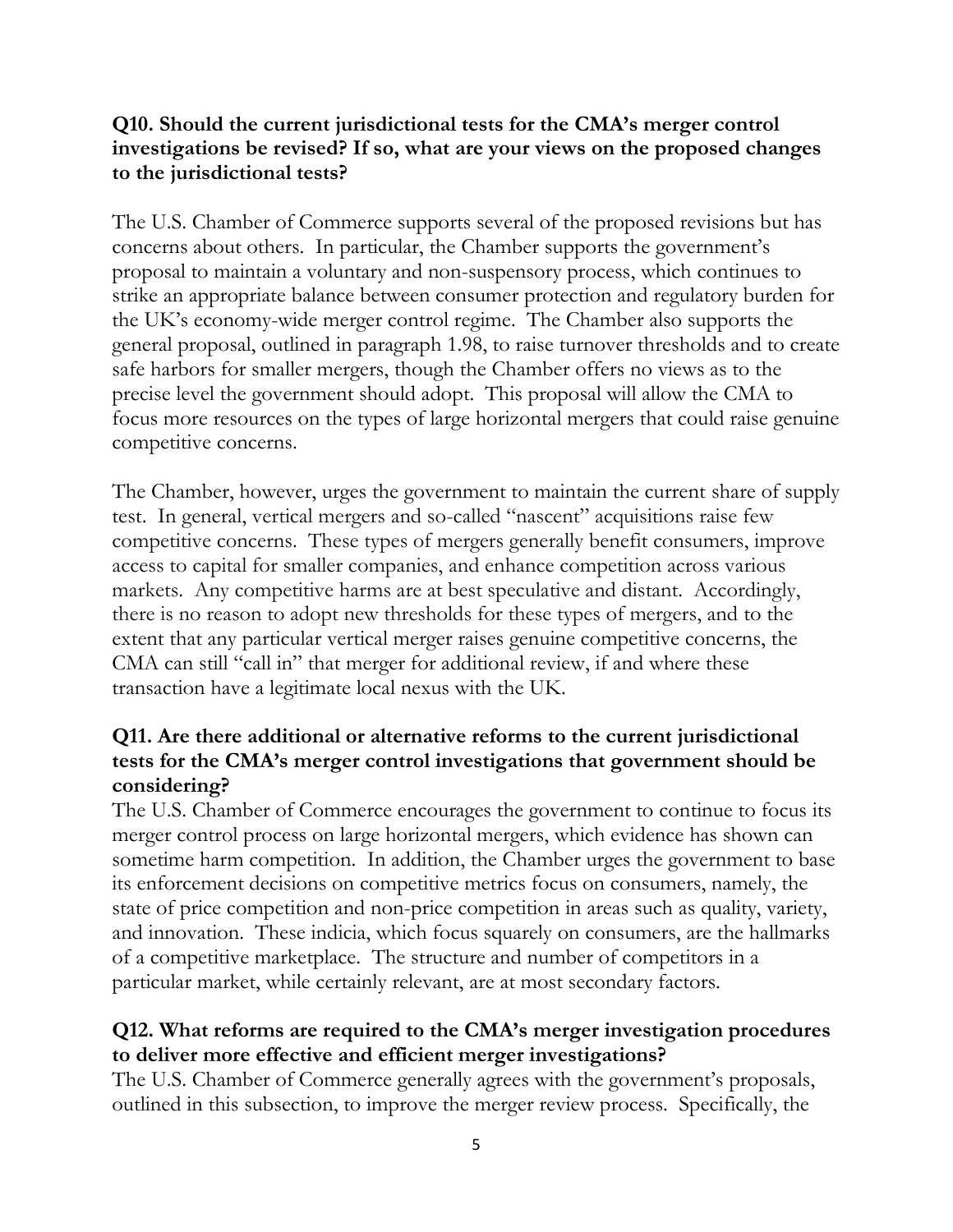Chamber supports the proposal to permit earlier binding commitments, so long as those commitments are subject to the same types of public transparency as commitments reached at later stages in the process. The Chamber also supports the proposal to restrict the CMA to issues identified in Phase 1, a reform that should streamline the process.

In the same vein, the Chamber does not object to allowing parties to request automatic reference to Phase 2, so long as the CMA does not improperly pressure firms into doing so or draw adverse inferences from such a decision. As the government correctly explains, some mergers, particularly horizontal mergers, may merit additional scrutiny, even if they ultimately benefit consumers.

In terms of extensions, in general, the Chamber supports the idea that the CMA should have flexibility to extend statutory timetables, so long as those extensions do not prevent firms from consummating mergers if they choose to move forward during the pendency of a review. A meaningful, objective analysis of a particular market, and a firm's market power within that market, can easily take some time, given that such an analysis should entail a review of numerous documents, econometric analysis, and consultations with the firm at issue, its customers, and its competitors, along with an opportunity for rebuttals.

Finally, the Chamber agrees with the proposal to publish notices on the CMA's website.

**Q13. Should the CMA Panel be retained, but reformed as proposed above? Are there other reforms which should be made to the panel process? (No answer is to be provided)**

**Q14. Should the jurisdictional requirements of the Chapter I and Chapter II prohibitions be changed so that they apply to all anticompetitive agreements which are, or are intended to be, implemented in the UK, or have, or are likely to have, direct, substantial, and foreseeable effects within the UK, and conduct which amounts to abuse of a dominant position in a market, regardless of the geographical location of that market?** 

The U.S. Chamber of Commerce generally agrees that the government should have the ability to review agreements that have a strong nexus to the UK For instance, both the Organisation for Economic Co-Operation and Development and the International Competition Network have stated best practices that jurisdictions should only review mergers where there is a local nexus.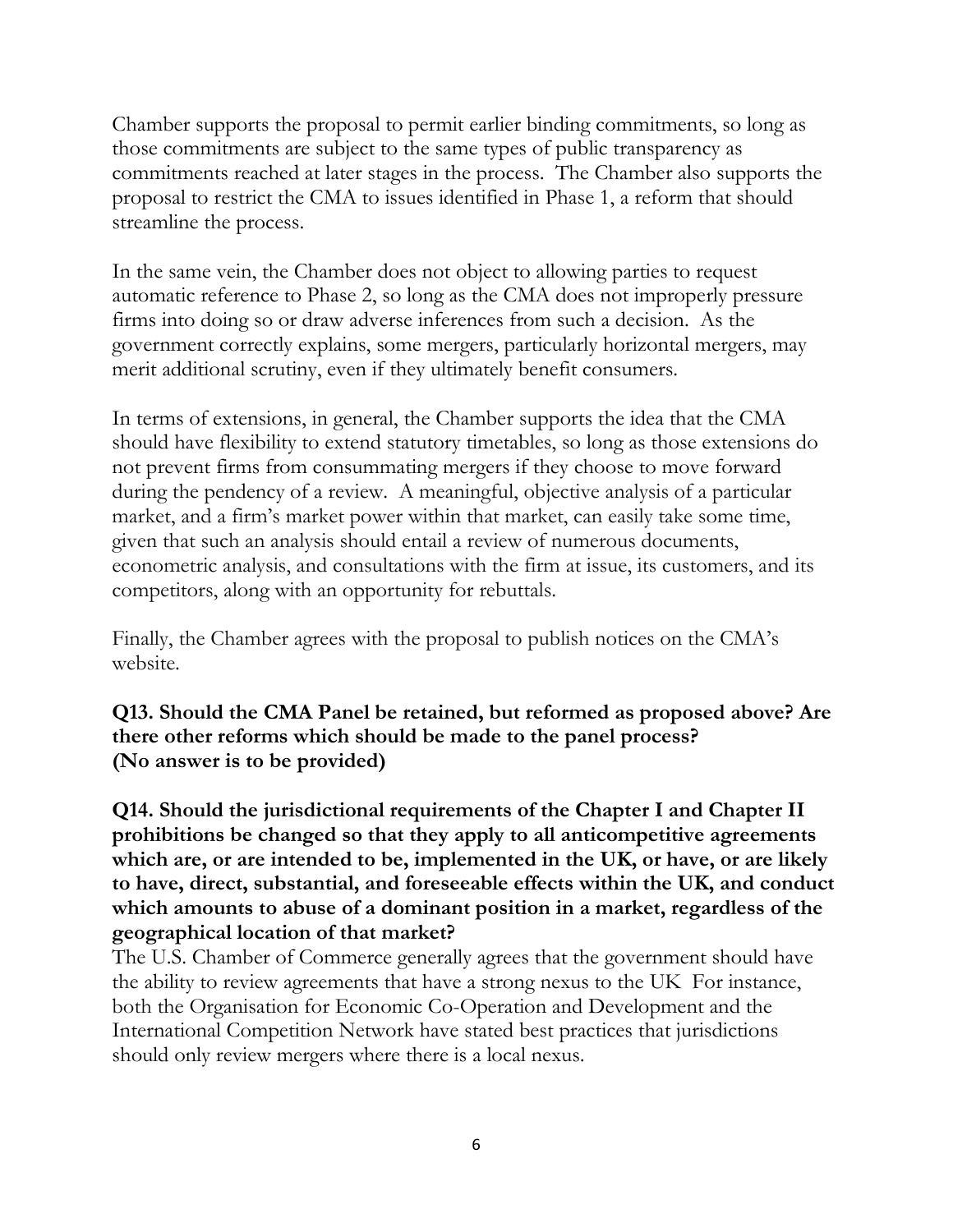The Chamber, however, strongly opposes the proposal to extend "abuse of dominance" concepts outside the UK, regardless of the market's geographical location. This proposal conflicts with principles of international comity and could lead to different governments placing inconsistent burdens on private firms, all to the ultimate detriment of consumers around the globe. Moreover, the proposal will lead to the government using scarce resources inefficiently – for instance, the government should rest assured that competition authorities in other jurisdictions, including the United States, are vigorously investigating potentially anticompetitive conduct that affect their markets.

## **Q15. Should the immunities for small agreements and conduct of minor significance be revised so that they apply only to businesses with an annual turnover of less than £10 million?**

**(No answer is to be provided)**

**Q16. If the immunity thresholds are revised for agreements of minor significance, should the immunity apply to a) any business which is party to an agreement and which has an annual turnover of less than £10 million or b) only to agreements to which all the business that are a party have an annual turnover of less than £10 million?** 

**(No answer is to be provided)**

**Q17. Will the reforms being considered by government improve the effectiveness of the CMA's tools for identifying and prioritising investigation? In particular will providing holders of full immunity in the public enforcement process, with additional immunity from liability for damages caused by the cartel help incentivise leniency applications?** 

**(No answer is to be provided)**

**Q18. Will the CMA's interim measures tool in Competition Act investigations be made more effective by (a) changing the procedures for issuing decisions and/or (b) changing the standard of review of appeals against the decision?**  The U.S. Chamber of Commerce strongly opposes the proposals to strengthen the CMA's use of interim measures and to weaken the appeal process. In the first place, the CMA should impose interim measures sparingly, only in circumstances similar to the standards whereby a court might issue a preliminary injunction: where irreparable harm would occur without immediate relief, and where an order serves the public interest, and not just the interest of a competitor. Otherwise, the CMA risks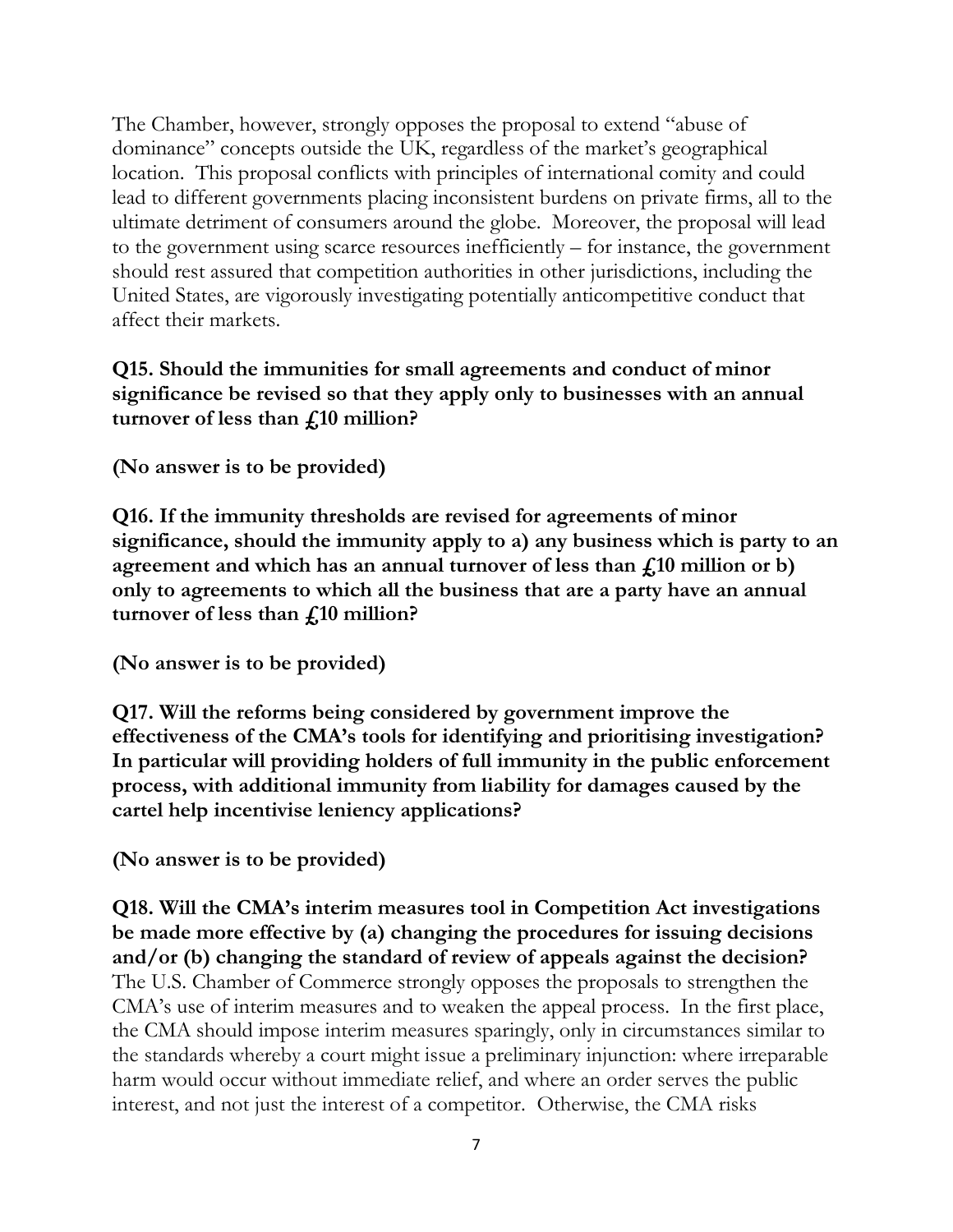becoming a tool that protects the private interests of individual competitors, rather than the public's interests or the principle of competition at large.

Absent that showing of irreparable public harm, the CMA should afford affected firms the full range of procedural protections. As the government notes, interim measures could impose serious handicaps on firms, particularly in fast-moving digital markets. Though enforcement agencies might find this step inconvenient, these procedures guard against impressionistic or politicized enforcement by giving the affected firms a chance to review the evidence and explain the benefits of their practices to consumers. Basic principles of due process require that affected firms receive full notice of the charges and evidence against them.

Similarly, the Chamber urges the government to maintain full merits review. Given that interim measures could severely penalize affected firms, due process demands an opportunity for an independent, objective review. Such processes can take time, but they instill confidence in the system, particularly among foreign companies.

# **Q19. Will the reforms in paragraphs 1.170 to 1.174 improve the effectiveness of the CMA's tools for gathering evidence in Competition Act investigations? Are there other reforms government should be considering?**

**(No answer is to be provided)**

### **Q20. Will government's proposals for the use of Early Resolution Agreements help to bring complex Chapter II cases to a close more efficiently? Do government's proposals provide the right balance of incentives between early resolution and deterrence?**

In general, the U.S. Chamber of Commerce agrees with the government's objective of seeking efficient investigations and, where appropriate, settlements. Accordingly, the Chamber supports the proposals to permit binding admissions, use short form decisions, and enter into Early Resolution Agreements. Because short form decisions could deprive the business community of valuable guidance into how and why certain decisions were made, however, the Chamber urges that any such decisions contain sufficient information to serve as precedents to guide future conduct.

## **Q21. Will government's proposals to protect documents prepared by a business in order to seek approval for, and operate, a voluntary redress scheme from disclosure in civil litigation encourage the use of these redress schemes?**

**(No answer is to be provided)**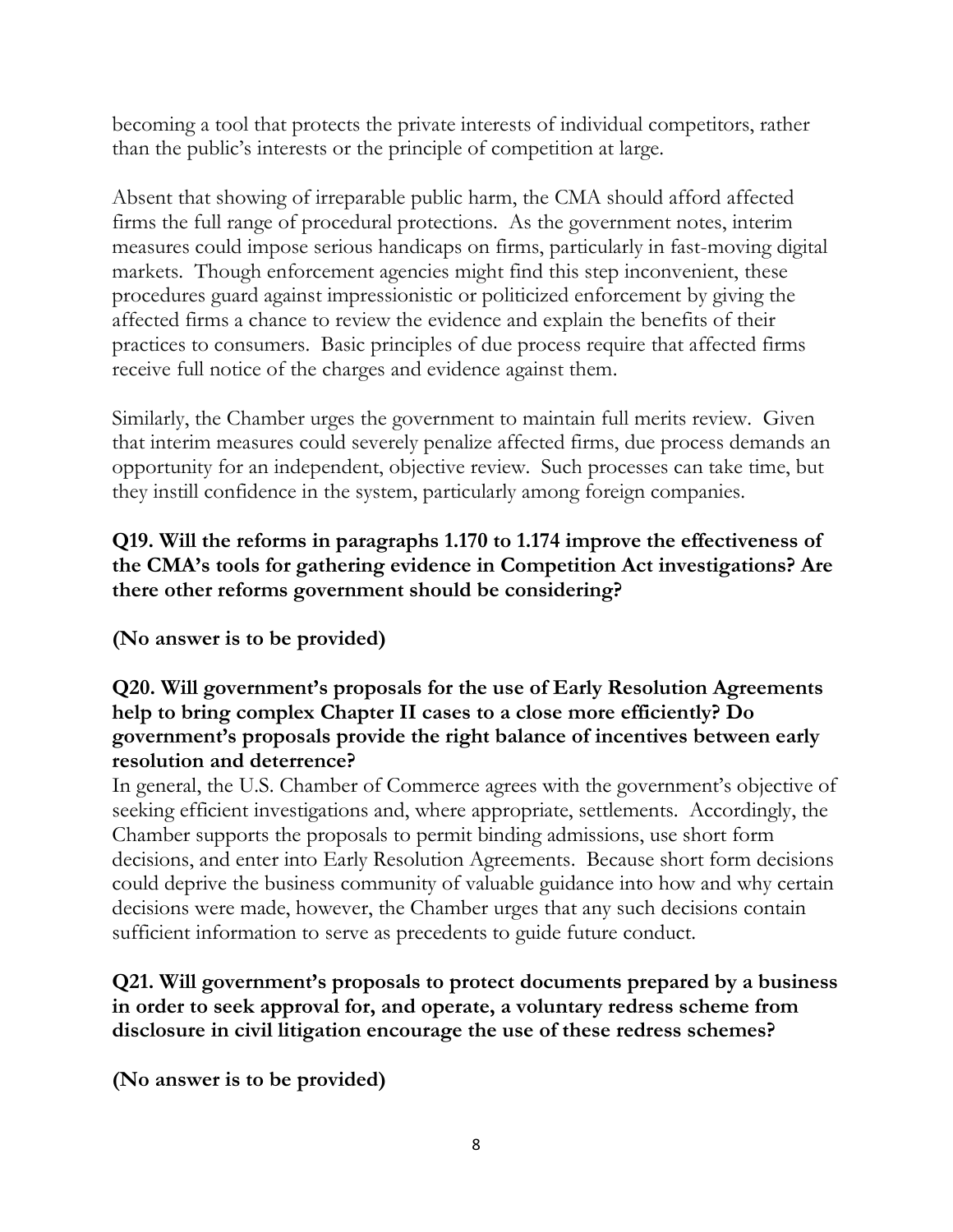**Q22. Will government's proposed reforms help to speed up the CMA's access to file process and by extension the conclusion of the CMA's investigations?** 

**(No answer is to be provided)**

**Q23. Should government remove the requirements in the CMA Rules on the decision makers for infringement decisions in Competition Act investigations?**

**(No answer is to be provided)**

# **Q24. What is the appropriate level of judicial scrutiny for decisions by the CMA in Competition Act investigations?**

The U.S. Chamber of Commerce urges the government to maintain its current appeal standards, which instill great confidence in the private sector, particularly among foreign companies, that they will receive fair process throughout the UK's legal and regulatory system. The CMA has tremendous authority to regulate the behavior of foreign firms, including the imposition of substantial fines. Given the potential severity of such penalties, an independent, objective review is necessary to protect basic principles of fairness and due process.

## **Q25. What is the appropriate level of judicial scrutiny for decisions by the CMA in relation to non-compliance with investigative and enforcement powers, including information requests and remedies across its functions?**

For the same reasons as outlined in response to consultation request 24, the U.S. Chamber of Commerce urges the government to maintain its current appeal standards and processes for these additional matters.

### **Q26. Are there reforms which fall outside the scope of government's recent statutory review of the 2015 amendments to Tribunal's rules which would increase the efficiency of the Tribunal's appeal process for Competition Act investigations?**

**(No answer is to be provided)**

# **Q27. Will the new investigative powers proposed help the CMA to conclude its investigations more quickly? Are the proposed penalty caps set at the right level? Are there other reforms to the CMA's evidence gathering powers which government should be considering?**

The U.S. Chamber of Commerce agrees that the CMA should have the authority to gather documents relevant to an investigation, subject to appropriate due process, and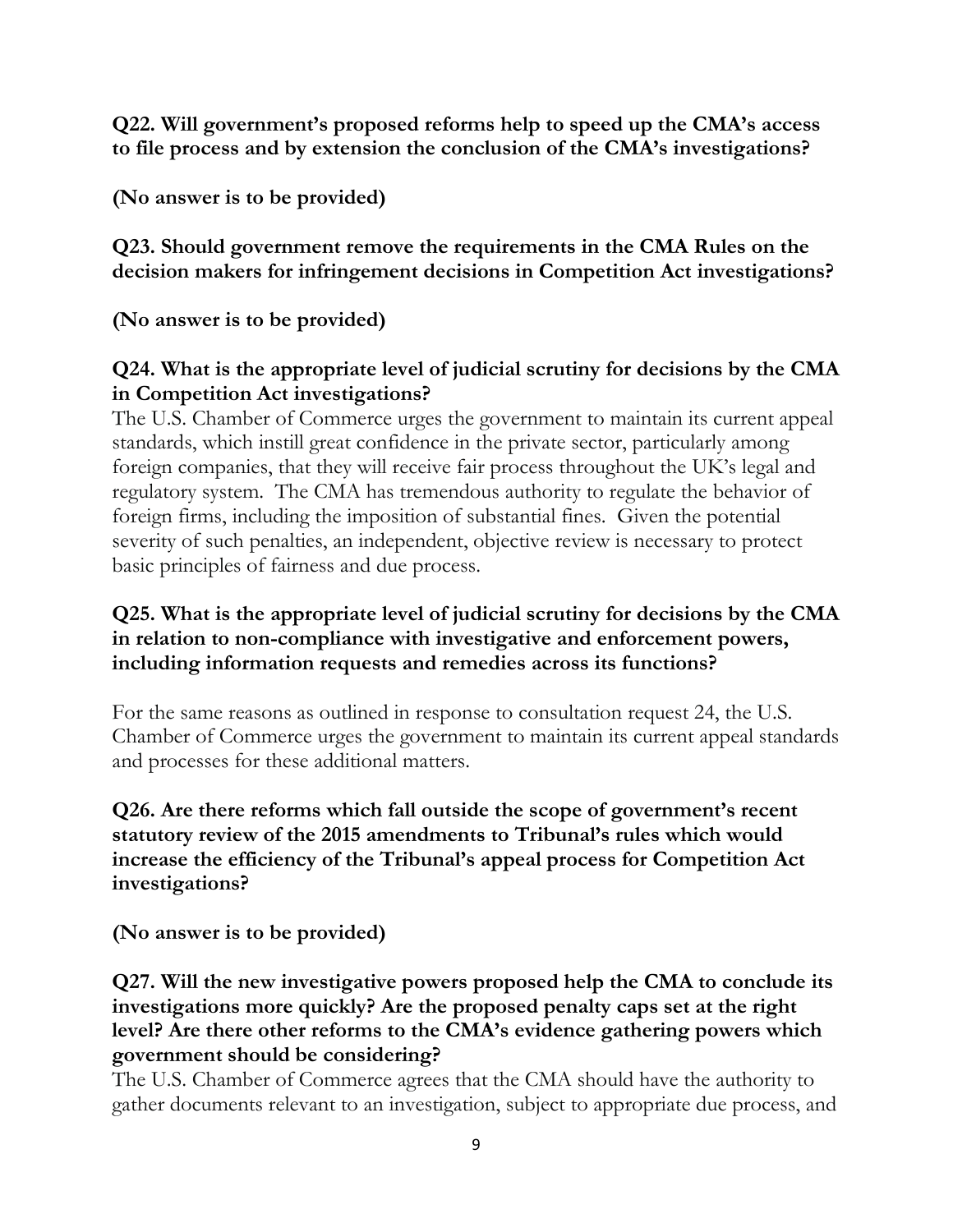that the CMA should have the authority to seek penalties for noncompliance. The Chamber, however, believes that the proposed penalty caps far exceed any demonstrated need. In the first place, the government has not pointed to any examples of willful noncompliance to evidentiary requests, whether from foreign or domestic firms. In addition, the Chamber notes that companies may well have valid bases for withholding or disputing the production of some material, including proprietary data and information that a company may reasonably argue is outside the scope of a particular investigation. The CMA should not penalize a company's good faith efforts to negotiate the release of documents reasonably responsive to a request, even if a company chooses to contest the release of every last iota of information. Indeed, given the complexity of markets and pricing decisions, some document requests could easily require the production of hundreds of thousands or even millions of pages of documents.

Similarly, the Chamber has serious concerns about holding a firm's directors personally liable for such issues. While directors and other senior management officials certainly set the tone for a company, including its commitment to compliance, very rarely will a senior official have deep knowledge about any particular evidentiary request. This proposal would lead either to punishments for people with no actual responsibility for responding to document requests, or force companies to ask their directors and senior officials to invest valuable time in matters outside their scope of expertise. Neither outcome makes sense.

Finally, the Chamber worries that the CMA would use these prospective penalties as sledgehammers against American companies. According to the government, the CMA "is likely to investigate larger global businesses with high turnovers." The Chamber agrees, of course, that all companies that have a sufficient nexus to the UK should cooperate in the CMA's investigations, but companies also have the right to contest evidentiary requests that they view as unreasonably burdensome or irrelevant. The CMA should not excessively punish a company's reasonable efforts to cabin the scope of information requests.

## **Q28. Will the new enforcement powers proposed improve compliance? Are the proposed penalty caps at the right level? Are there other reforms to the CMA's enforcement powers which government should be considering?**

The U.S. Chamber of Commerce believes that the proposed enforcement mechanisms exceed anything necessary to address genuine competitive harms. Civil penalties should bear some relation to the harm imposed on consumers. Unfortunately, a 5% penalty on annual turnover, plus "an additional daily penalty of up to 5% of daily turnover of the company's corporate group," appear arbitrary and untethered to any competitive harm imposed on consumers. The Chamber also